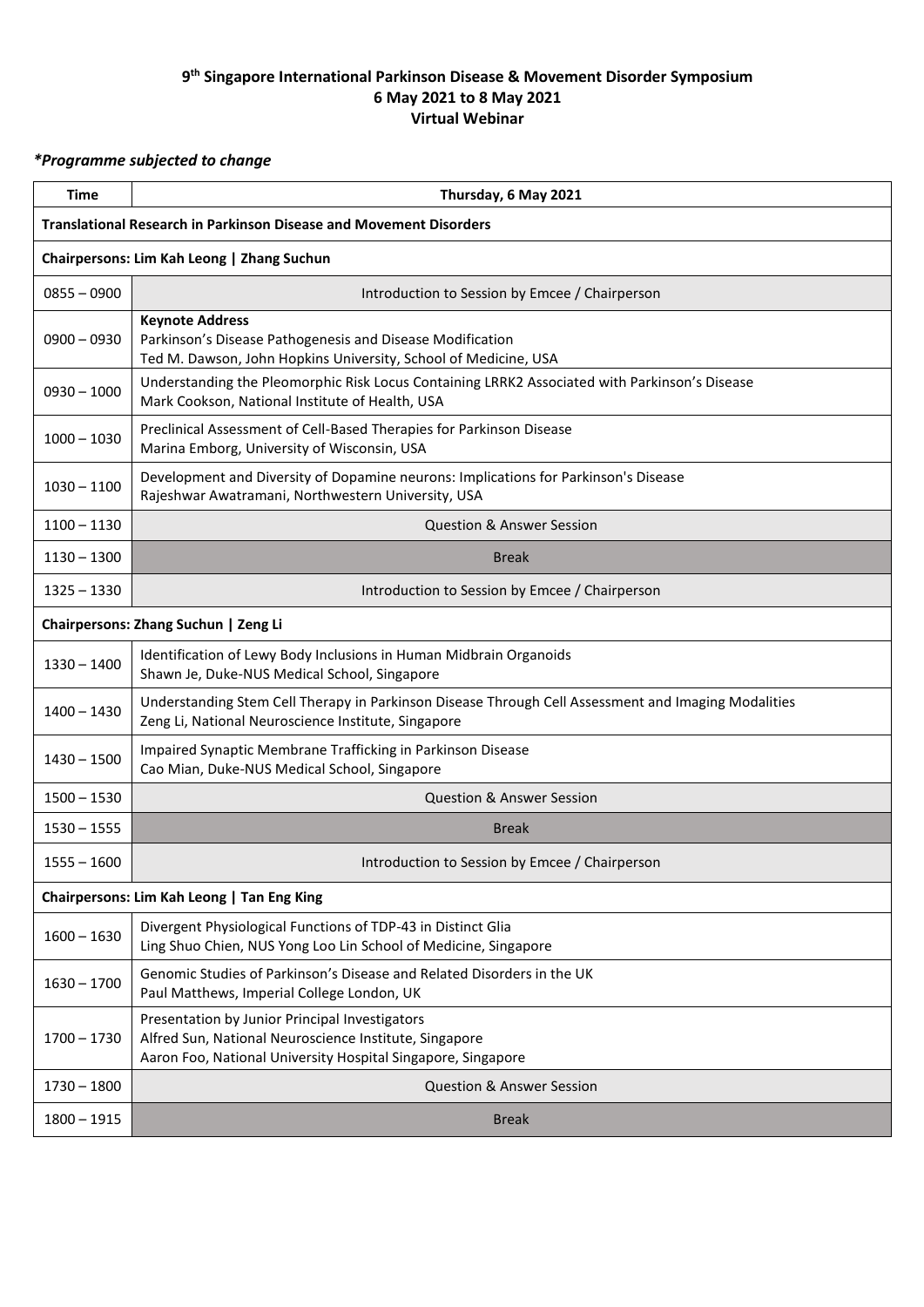| <b>Time</b> | Thursday, 6 May 2021                                    |                                                                                                                                        |                                      |                                                                                                                                                                                                                   |  |  |
|-------------|---------------------------------------------------------|----------------------------------------------------------------------------------------------------------------------------------------|--------------------------------------|-------------------------------------------------------------------------------------------------------------------------------------------------------------------------------------------------------------------|--|--|
|             | Introduction to Session by Emcee / Chairperson          |                                                                                                                                        |                                      |                                                                                                                                                                                                                   |  |  |
| 1925 - 1930 | Chairpersons: Adeline Ng   Zeng Li                      |                                                                                                                                        | Chairpersons: Xu Zheyu   Simon Ting  |                                                                                                                                                                                                                   |  |  |
|             | PS A: Biomarkers for Parkinson Disease and Parkinsonism |                                                                                                                                        | PS B: Cognition in Parkinson Disease |                                                                                                                                                                                                                   |  |  |
|             | 1930 - 1955                                             | Imaging Biomarkers for Parkinson Disease<br>Chan Ling Ling, Singapore General<br>Hospital, Singapore                                   | 1930 - 2000                          | Cognition in Parkinson Disease - The<br>Spectrum Ranging from Mild Cognitive<br>Impairment to Parkinson Disease<br>Dementia, Dementia with Lewy Bodies<br>Xu Zheyu, National Neuroscience<br>Institute, Singapore |  |  |
|             | 1955 - 2020                                             | Blood - Based Biomarkers in Parkinson<br>Disease - A Singapore Experience<br>Adeline Ng, National Neuroscience<br>Institute, Singapore | $2000 - 2030$                        | Neuropsychological Testing in Parkinson<br><b>Disease: Case Scenarios</b><br>Samuel Ng<br><b>Eveline Silva</b><br>National Neuroscience Institute,<br>Singapore                                                   |  |  |
|             | $2020 - 2045$                                           | Metabolite Biomarkers in Parkinson<br>Disease and Parkinsonism<br>Taku Hatano, Juntendo University, Japan                              | $2030 - 2100$                        | <b>Treatment of Parkinson Disease</b><br>Dementia and Dementia with Lewy<br><b>Bodies</b><br>Chiew Hui Jin, National Neuroscience<br>Institute, Singapore                                                         |  |  |
|             | $2045 - 2110$                                           | Alpha-synuclein Autoantibody Plasma<br>Level in Parkinson's Disease<br>Chao Yinxia, National Neuroscience<br>Institute, Singapore      | $2100 - 2130$                        | Cognitive Rehabilitation Strategies for<br>Individuals with Parkinson Disease<br>Kinjal Doshi, Singapore General Hospital,<br>Singapore                                                                           |  |  |
|             | 2110 - 2135                                             | Genetic Markers in Parkinson Disease<br>Foo Jia Nee, Lee Kong Chian School of<br>Medicine - NTU, Singapore                             |                                      |                                                                                                                                                                                                                   |  |  |
|             | 2135 - 2200                                             | <b>Question &amp; Answer Session</b>                                                                                                   | 2130 - 2200                          | <b>Question &amp; Answer Session</b>                                                                                                                                                                              |  |  |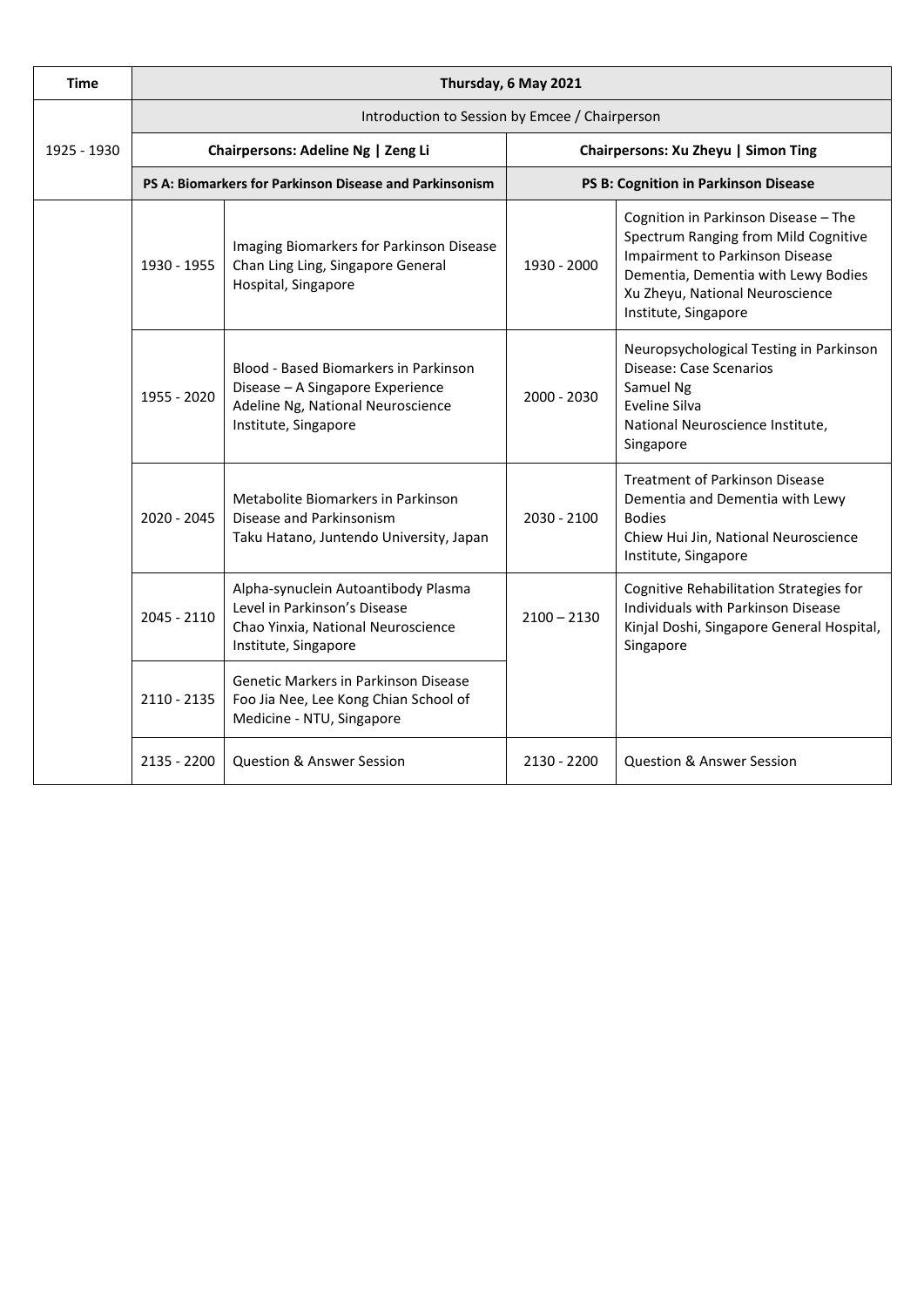| <b>Time</b>                              | Friday, 7 May 2021                                                                                                                                                |  |  |
|------------------------------------------|-------------------------------------------------------------------------------------------------------------------------------------------------------------------|--|--|
| $1325 - 1335$                            | Welcome Address by Prof Louis Tan<br>Chairman, 9th Singapore International Parkinson Disease and Movement Disorders Symposium                                     |  |  |
| $1335 - 1345$                            | <b>Opening Address by A/Prof Au Wing Lok</b><br>Medical Director, National Neuroscience Institute, Singapore                                                      |  |  |
| $1345 - 1355$                            | <b>Address by Guest-of-Honour</b><br>A/Prof Kenneth Mak, Director Medical Services, Ministry of Health, Singapore                                                 |  |  |
| 1355 - 1400                              | Introduction to Session by Emcee / Chairperson                                                                                                                    |  |  |
| Chairpersons: Louis Tan   Au Wing Lok    |                                                                                                                                                                   |  |  |
| 1400 - 1430                              | Updates in NNI's Translational Clinical Research Program for Parkinson Disease and Movement Disorders<br>Tan Eng King, National Neuroscience Institute, Singapore |  |  |
| 1430 - 1500                              | Prodromal Parkinson Disease - Can The Individual Risk Be Determined?<br>Daniela Berg, University Medical Centre Schleswig-Holstein, Germany                       |  |  |
| 1500 - 1530                              | Overview of Blood - Based Biomarkers for Parkinson Disease<br>Lin Chin Hsien, National Taiwan University Hospital, Taiwan                                         |  |  |
| 1530 - 1600                              | <b>Question &amp; Answer Session</b>                                                                                                                              |  |  |
| 1600 - 1615                              | <b>Break</b>                                                                                                                                                      |  |  |
| 1625 - 1630                              | Introduction to Session by Emcee / Chairperson                                                                                                                    |  |  |
| Chairpersons: Tan Eng King   Josiah Chai |                                                                                                                                                                   |  |  |
| 1630 - 1700                              | Approach to Choreas: Evaluation and Management<br>Francisco Cardoso, The Federal University of Minas Gerais, Brazil                                               |  |  |
| 1700 - 1730                              | Updates in Neuroimaging for Parkinson Disease and Related Disorders<br>Taku Hatano, Juntendo University, Japan                                                    |  |  |
| 1730 - 1800                              | Influence of Lifestyle on the Risk and Progression of Parkinson Disease<br>Daniela Berg, University Medical Centre Schleswig-Holstein, Germany                    |  |  |
| 1800 - 1830                              | <b>Question &amp; Answer Session</b>                                                                                                                              |  |  |
| 1830 - 1915                              | <b>Break</b>                                                                                                                                                      |  |  |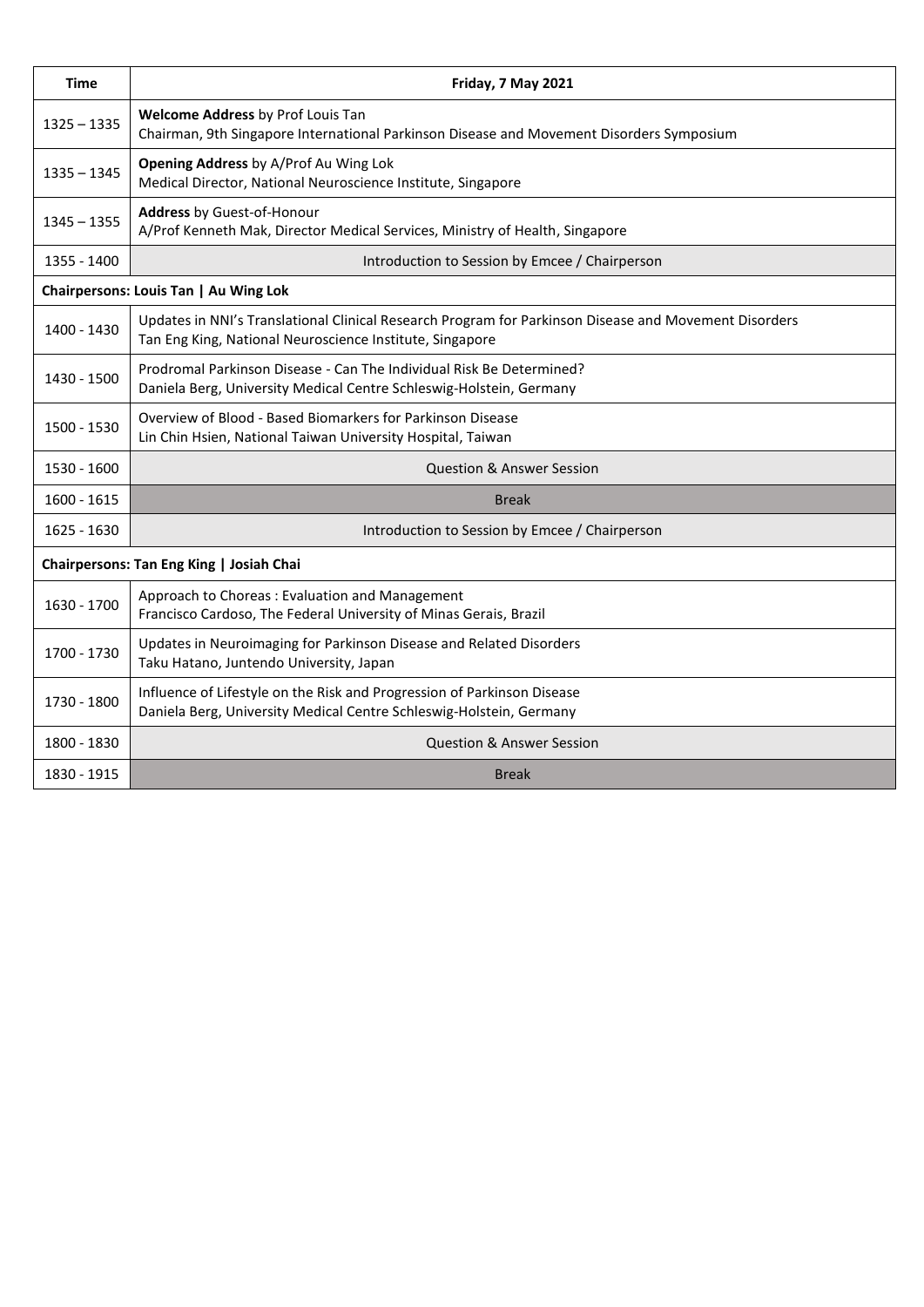| <b>Time</b>                              | Friday, 7 May 2021                                                                                                                    |                                      |                                                                                                                                                                      |  |  |
|------------------------------------------|---------------------------------------------------------------------------------------------------------------------------------------|--------------------------------------|----------------------------------------------------------------------------------------------------------------------------------------------------------------------|--|--|
| 1925 - 1930                              | Introduction to Session by Emcee / Chairperson                                                                                        |                                      |                                                                                                                                                                      |  |  |
| Chairpersons: Tay Kay Yaw   Shermyn Neo  |                                                                                                                                       | Chairpersons: Dawn Tan   Chloe Chung |                                                                                                                                                                      |  |  |
| PS C: Movement Disorders Teaching Course |                                                                                                                                       |                                      | PS D: Rehabilitation for Parkinson Disease                                                                                                                           |  |  |
| 1930 - 1955                              | How to Manage Early Parkinson Disease<br>Tay Kay Yaw, National Neuroscience Institute,<br>Singapore                                   | 1930 - 2010                          | Gait Impairments in People with Parkinson<br>Disease - Progression, Mechanisms and Efficacy<br>of Novel Approaches<br>Lynn Rochester, Newcastle University, UK       |  |  |
| 1955 - 2020                              | Recognition and Management of Non-Motor<br>Symptoms in Parkinson Disease<br>Lim Ee Wei, National Neuroscience Institute,<br>Singapore | $2010 - 2030$                        | Motivating and Engaging the Patient and<br>Caregiver in Rehabilitation: Perspectives from the<br>Psychologist<br>Huang Wanping, Tan Tock Seng Hospital,<br>Singapore |  |  |
| $2020 - 2045$                            | Atypical Parkinsonism - How to Diagnose and<br>Manage<br>Shermyn Neo, National Neuroscience Institute,<br>Singapore                   | 2030 - 2050                          | Incorporating Music in Rehabilitation: Tips from<br>the Music Therapist<br>Isabel Tan, St Luke's Hospital, Singapore                                                 |  |  |
| $2045 - 2110$                            | Tremors - How to Diagnose and Manage<br>Au Wing Lok, National Neuroscience Institute,<br>Singapore                                    | $2050 - 2110$                        | Technology to Enhance Activities of Daily Living in<br><b>Parkinson Disease</b><br>David Zhang Jian Cai, Tan Tock Seng Hospital,<br>Singapore                        |  |  |
| 2110-2135                                | Dystonia - How to Diagnose and Manage<br>Erle Lim, National University Healthcare System,<br>Singapore                                | $2110 - 2130$                        | Tele - Rehabilitation in Speech Therapy<br>Ferlin Seow Chun Ling, Tan Tock Seng Hospital,<br>Singapore                                                               |  |  |
| 2135 - 2200                              | <b>Question &amp; Answer Session</b>                                                                                                  | $2130 - 2200$                        | <b>Question &amp; Answer Session</b>                                                                                                                                 |  |  |